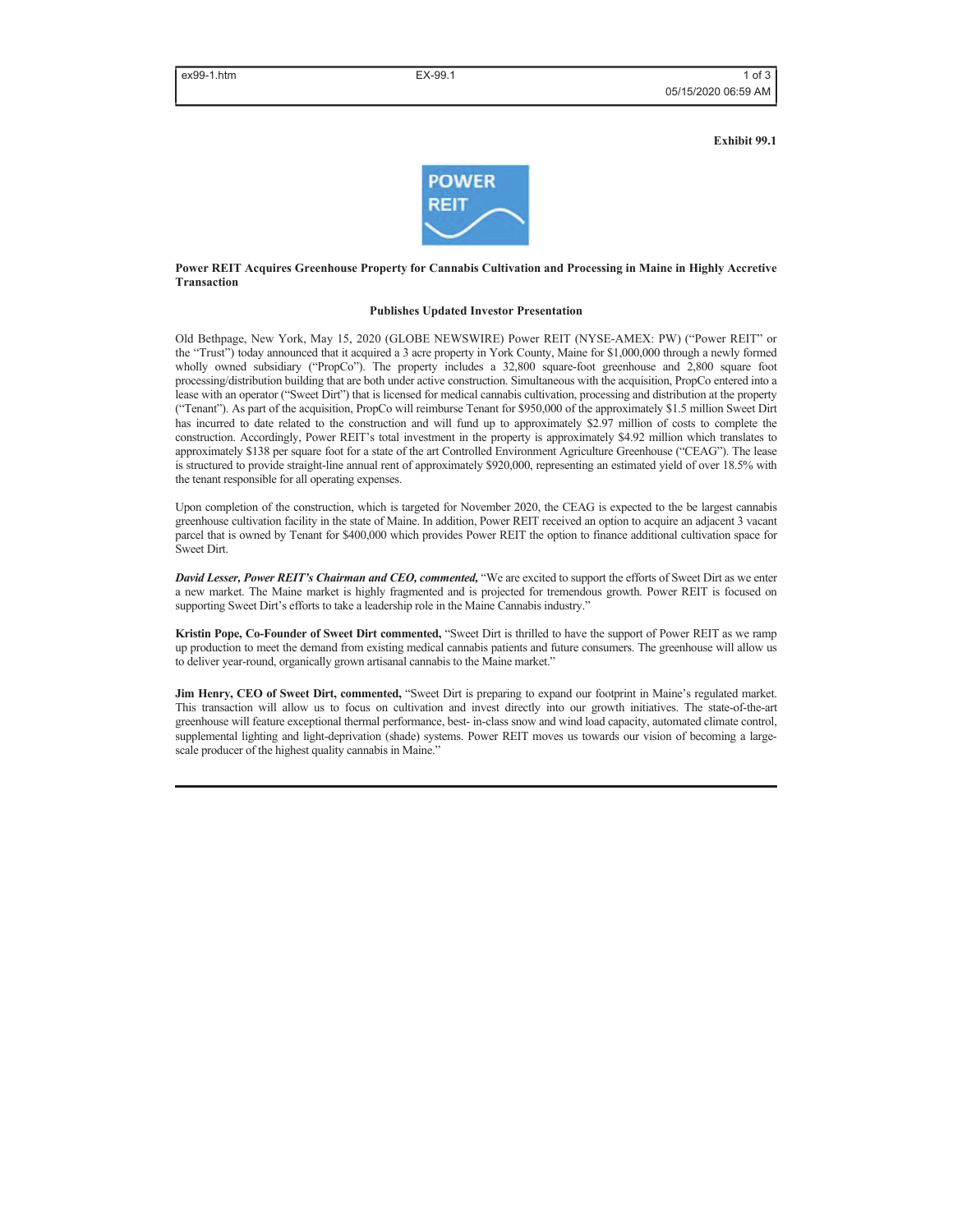### **FFO ASSUMPTIONS**

The acquisition is immediately accretive to FFO by adding approximately \$920,000 of straight-line rent which translates to incremental FFO of approximately \$0.48 per share per annum on a run rate basis. Omitting future available capital deployments, this transaction along with the other recently announced greenhouse related transactions should increase FFO per share to approximately \$1.40 per year on a run rate basis which compares to \$0.56 prior to embarking on our updated business plan in July 2019. Assuming Power REIT deploys its existing remaining capital equally over the next two quarters, the year-end "runrate" for FFO per share should exceed \$1.80 per share, which assumes that the capital is deployed at a 12.5% yield. Similarly, if Power REIT deploys its capital at a rate in-line with recent acquisitions, the year end FFO "run-rate" would exceed \$1.90 per share.

*Mr. Lesser continued,* "By this coming fall upon completion of the CEAG, our tenant will not only have the largest cannabis greenhouse cultivation facility in Maine but will also be the first fully vertically integrated cannabis company with greenhouse cultivation, processing and retail sales. We also look forward to funding the expansion of Sweet Dirt's cultivation capacity in the near term on an adjacent parcel of land that is owned by Sweet Dirt and for which Power REIT has an option to acquire and then fund the improvements. This should solidify a dominant position in the Maine market for Sweet Dirt. Our existing portfolio of cannabis greenhouse properties are all on track with respect to construction and rent payments. With an extensive acquisition pipeline, we feel optimistic that we will be able to deploy the remainder of the capital currently available for investment in the near term. Cannabis operators currently have limited access to capital sources which means that Power REIT should be able to deploy much needed capital at attractive risk adjusted returns."

*Mr. Lesser concluded*, "Since embarking on our new business plan focused on CEAG properties in July 2019, Power REIT has now demonstrated dramatic growth in FFO. Given our relatively small size coupled with the attractive rates of return that Power REIT is investing in CEAG properties, translates to the potential for significant additional growth. At this point, Power REIT trades at a lower discount than typical REITs and yet has growth prospects that are much higher than the REIT market in general. I believe this represents a compelling opportunity for investment that should generate attractive risk adjusted returns."

As previously disclosed, Power REIT recently completed a \$15.5 million debt financing at a rate of 4.62% which fully amortizes over a 35-year term. Approximately \$9.6 million of the funds has now been earmarked to acquire assets and expand greenhouse cultivation assets we have acquired. In addition to this expansion transaction, Power REIT has an extensive pipeline of CEA acquisition targets and is actively working to deploy the remainder of the capital available for investment.

# **UPDATED INVESTOR PRESENTATION**

In conjunction with this acquisition, Power REIT has updated its investor presentation to communicate the company's strategic business plan and recent activities. A copy of the presentation can be found in the investors section of the Power REIT website: www.pwreit.com